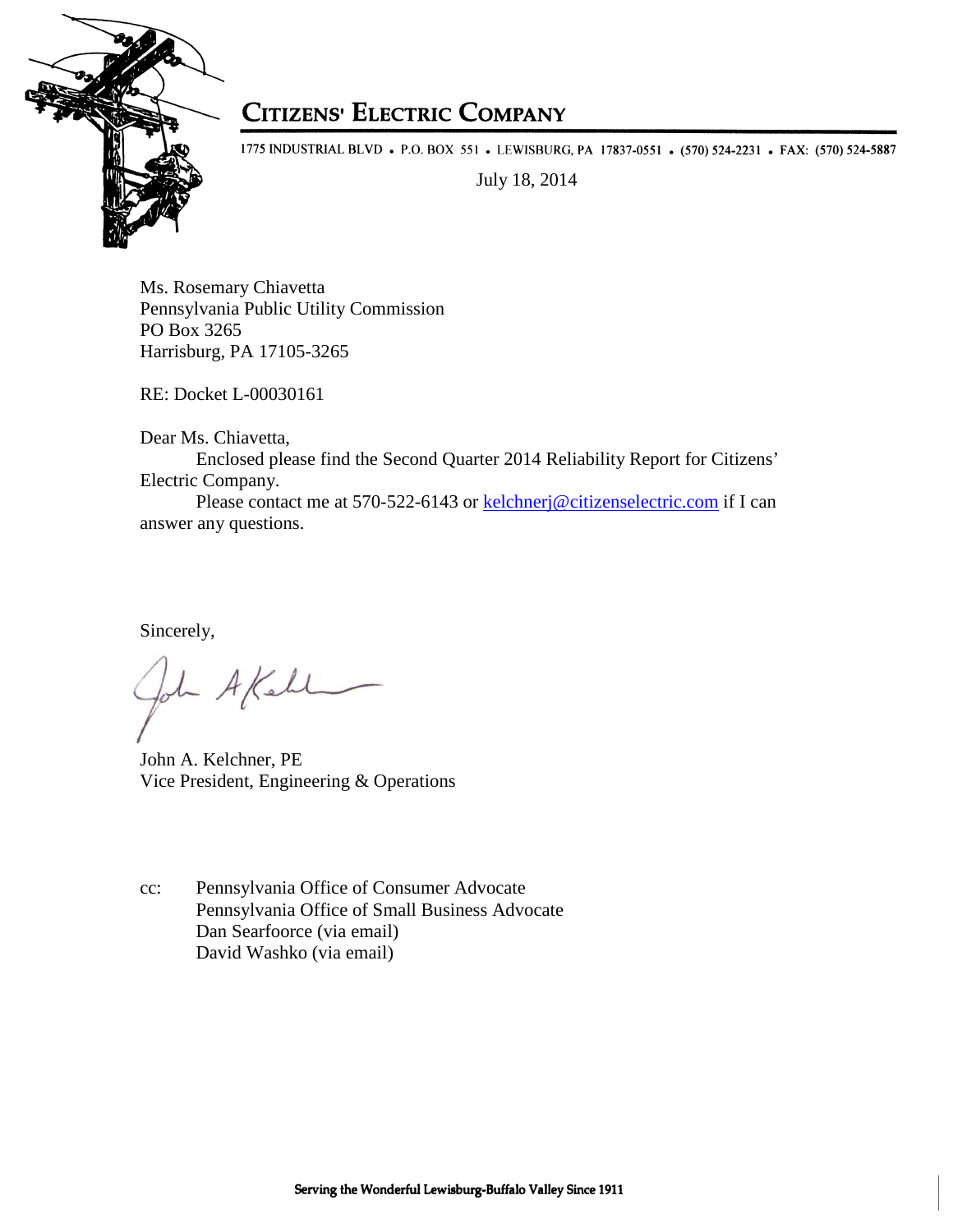Citizens' Electric Company Quarterly Service Reliability Report First Quarter, 2014 Prepared by John A. Kelchner, PE Vice President of Engineering & Operations 570-522-6143 kelchnerj@citizenselectric.com July 18, 2014

§ 57.195(e)(1) - **A description of each major event that occurred during the preceding quarter, including the time and duration of the event, the number of customers affected, the cause of the event and any modified procedures adopted in order to avoid or minimize the impact of similar events in the future.** 

| Date      | <b>Time First</b> | <b>Duration</b> | # of             | Cause                                                                                                                                                                                                                                |
|-----------|-------------------|-----------------|------------------|--------------------------------------------------------------------------------------------------------------------------------------------------------------------------------------------------------------------------------------|
|           | Call              | of Event        | <b>Customers</b> |                                                                                                                                                                                                                                      |
|           | Received          | (Minutes)       | Affected         |                                                                                                                                                                                                                                      |
| 6/18/2014 | $3:53$ PM         | 53              | 987              | An off right-of-way tree came down onto a three<br>phase primary line during a period of rainy and<br>windy weather. The Company recorded a gust to<br>35 mph earlier in the day and gusts between 20<br>and 30 mph most of the day. |

A Request for Exclusion of Major Outage for Reliability Reporting Purposes was recently submitted to the Commission for this outage.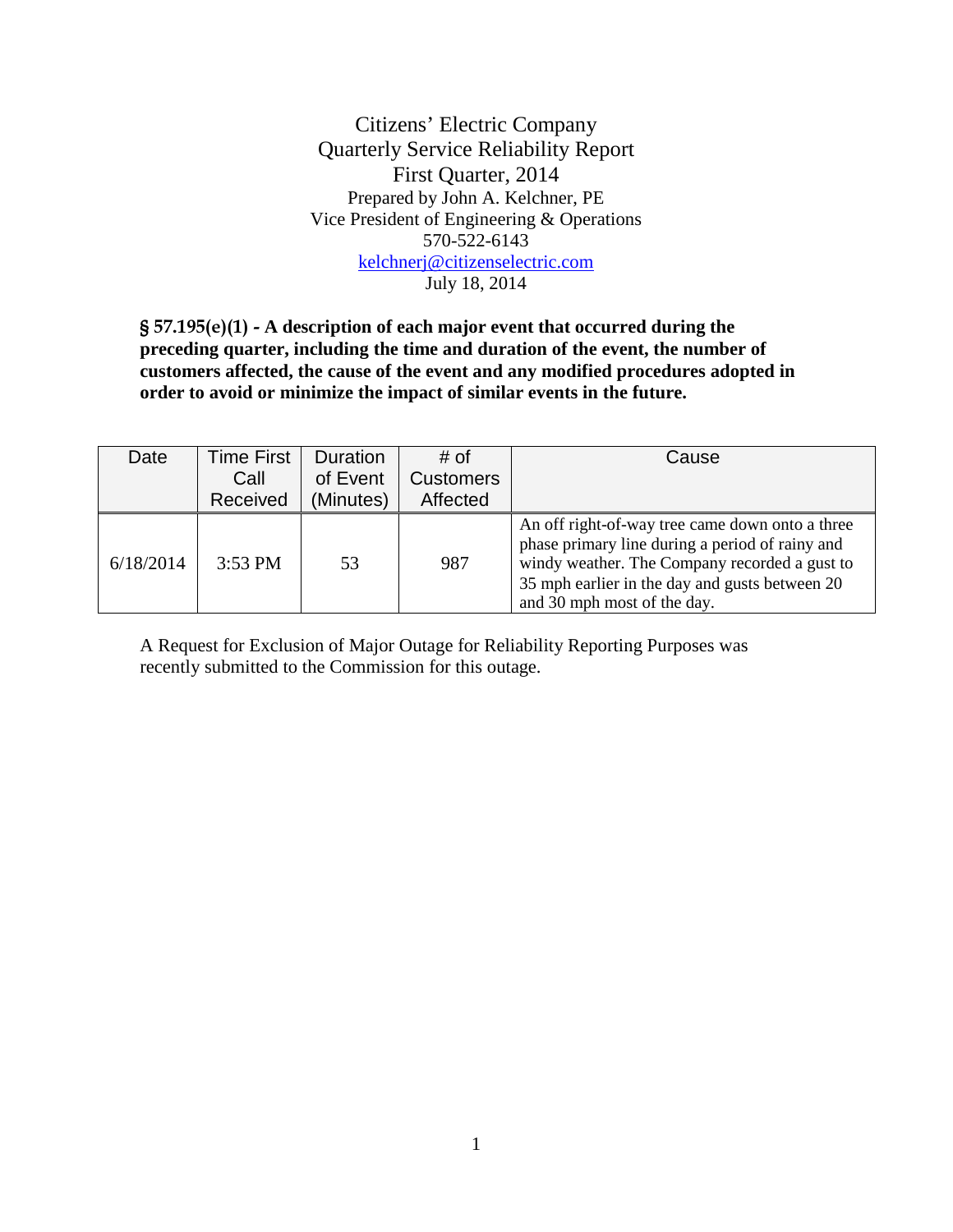§ 57.195(e)(2) - **Rolling 12-month reliability index values (SAIFI, CAIDI, SAIDI, and if available, MAIFI) for the EDC's service territory for the preceding quarter. The report shall include the data used in calculating the indices, namely the average number of customers served, the number of sustained customer interruptions, the number of customers affected, and the customer minutes of interruption. If MAIFI values are provided, the report shall also include the number of customer momentary interruptions.** 

|              | Rolling 12-Month         |
|--------------|--------------------------|
| Index        | <b>Value for Quarter</b> |
| <b>SAIFI</b> | 0.29                     |
| <b>SAIDI</b> | 13                       |
| CAIDI        |                          |

| Total # of       | # of Interruptions | # of Customers | <b>Customer Minutes</b> |
|------------------|--------------------|----------------|-------------------------|
| Customers Served |                    | Affected       |                         |
| 6.874            | 42                 | 2,024          | 92,048                  |

The following outages were approved for exclusion as Major Events during the preceding 12-month period and are not included in the above calculations:

| Date         | # of Customers<br>Affected | <b>Customer Minutes</b> |
|--------------|----------------------------|-------------------------|
| $6/18/2014*$ | 987                        | 42,615                  |
| 7/7/2013     | 793                        | 99,190                  |

\*Pending Approval